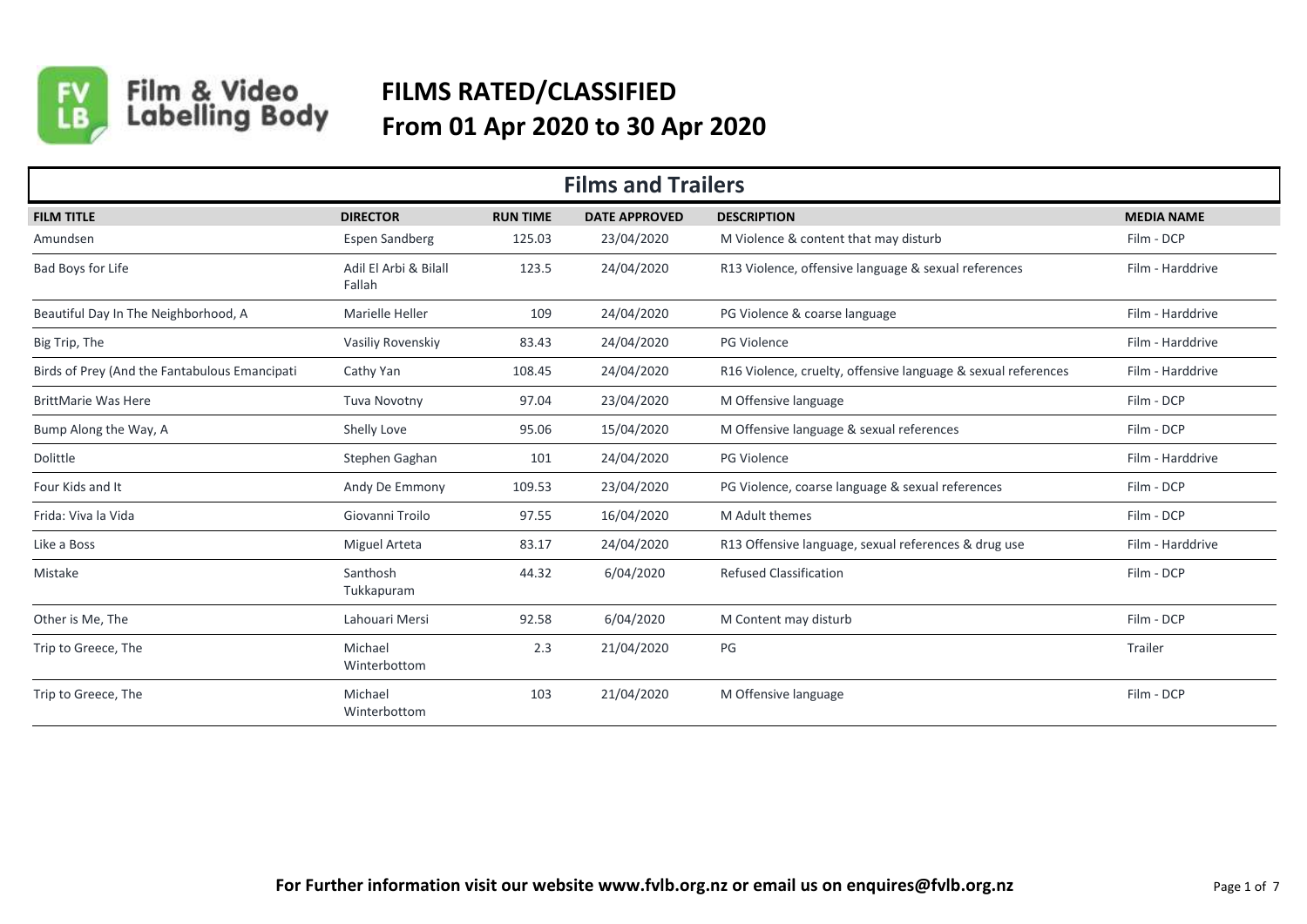|                                              |                 |                 | Games                |                                                             |                      |
|----------------------------------------------|-----------------|-----------------|----------------------|-------------------------------------------------------------|----------------------|
| <b>FILM TITLE</b>                            | <b>DIRECTOR</b> | <b>RUN TIME</b> | <b>DATE APPROVED</b> | <b>DESCRIPTION</b>                                          | <b>MEDIA NAME</b>    |
| Borderlands Legendary Collection             | 2K              | 0               | 7/04/2020            | R16 Violence, offensive language & content that may disturb | <b>Computer Game</b> |
| Borderlands: Game of the Year Edition        |                 | 0               | 2/04/2020            | R <sub>16</sub> Violence                                    | [Computer Game]      |
| Deadly Premonition 2: A Blessing in Disguise | SWERY           | 0               | 14/04/2020           | M Violence & content that may disturb                       | [Computer Game]      |
| Desperados III                               | Mimimi Games    | 0               | 16/04/2020           | M Violence & offensive language                             | <b>Computer Game</b> |
| Last of Us Part II, The                      | Not stated      | 0               | 28/04/2020           | R18 Graphic violence, offensive language & cruelty          | <b>Computer Game</b> |
| Othercide                                    | Lightbulb Crew  | 0               | 24/04/2020           | R13 Violence, horror scenes & content may disturb           | [Computer Game]      |
| <b>Resident Evil: Resistance</b>             | Not stated      | 0               | 21/04/2020           | R16 Graphic violence & horror                               | [Computer Game]      |
| <b>Rust: Console Edition</b>                 | Not Stated      | 0               | 3/04/2020            | R16 Violence                                                | [Computer Game]      |
| XCOM Chimera Squad                           | 2K              | 0               | 16/04/2020           | R13 Violence                                                | [Computer Game]      |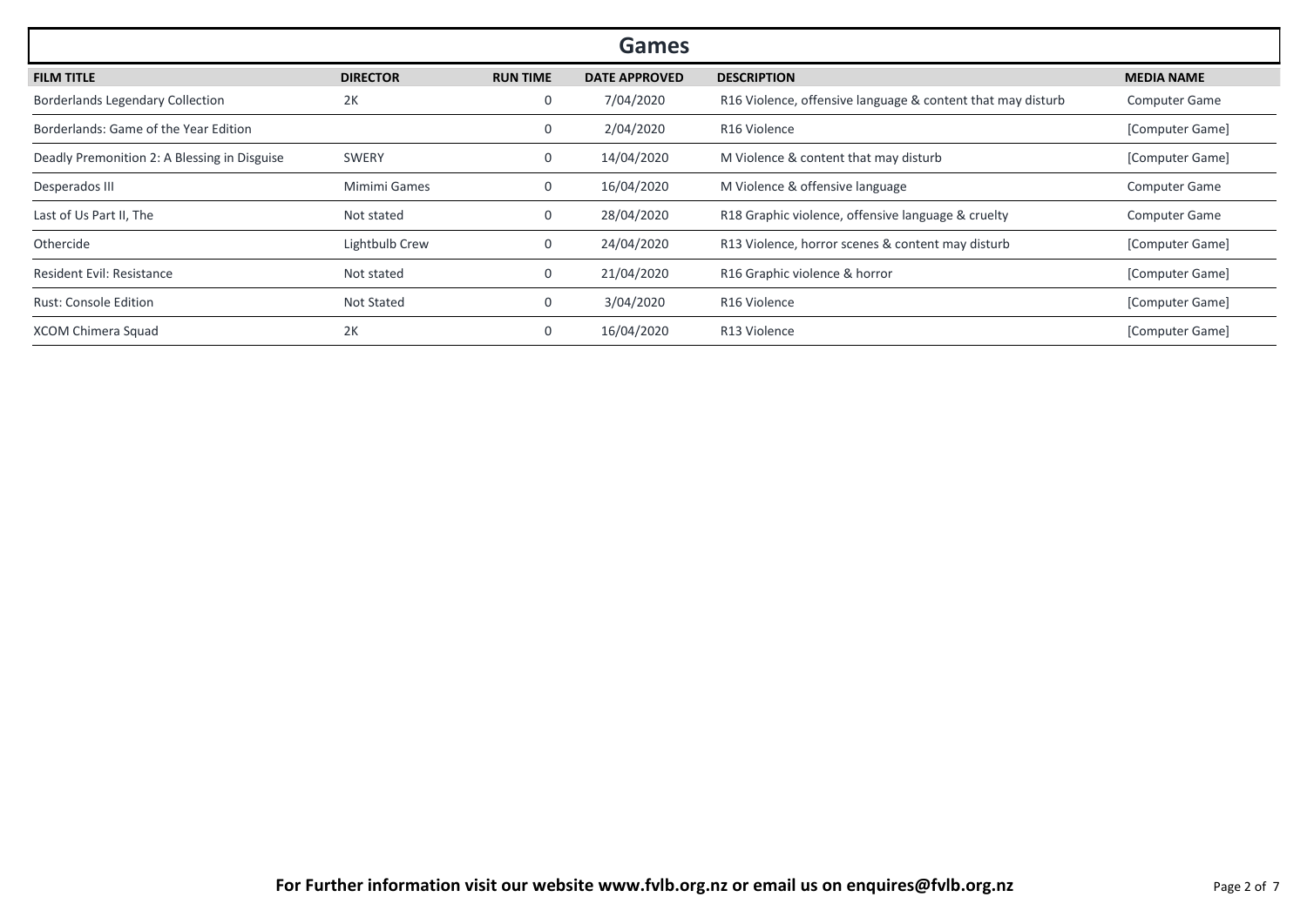| <b>Home Media</b>                             |                                                                   |                 |                      |                                                                        |                            |  |
|-----------------------------------------------|-------------------------------------------------------------------|-----------------|----------------------|------------------------------------------------------------------------|----------------------------|--|
| <b>FILM TITLE</b>                             | <b>DIRECTOR</b>                                                   | <b>RUN TIME</b> | <b>DATE APPROVED</b> | <b>DESCRIPTION</b>                                                     | <b>MEDIA NAME</b>          |  |
| Adventures of Jurassic Pet: Chapter 1, The    | Ryan Bellgardt                                                    | 89              | 23/04/2020           | PG                                                                     | (Digital DVD)              |  |
| Agatha Raisin Series 3                        | Carolina<br>Giammetta,<br>Roberto Bangura,<br><b>Audrey Cooke</b> | 386.36          | 24/04/2020           | M Violence, drug use & sexual references                               | <b>DVD</b>                 |  |
| All at Sea                                    | Robert Young                                                      | 88.2            | 24/04/2020           | M                                                                      | Film - Online              |  |
| Anne With An E: Season One                    | Niki Caro, Helen<br>Shaver, Sandra<br>Goldbacher                  | 353.1           | 9/04/2020            | PG Violence & scary scenes                                             | <b>DVD</b>                 |  |
| Anzio!                                        | <b>Edward Dmytryk</b>                                             | 112.43          | 23/04/2020           | <b>PG Violence</b>                                                     | (Digital DVD)              |  |
| <b>Battle Star Wars</b>                       | James Thomas                                                      | 86.02           | 7/04/2020            | M Violence                                                             | (Digital DVD)              |  |
| Biggest Little Farm, The                      | John Chester                                                      | 91              | 7/04/2020            | PG Coarse language                                                     | Film - Online              |  |
| Biggest Little Farm, The                      | John Chester                                                      | 87.34           | 21/04/2020           | PG Coarse language                                                     | <b>DVD</b>                 |  |
| Bloodshot                                     | Dave Wilson                                                       | 105.28          | 15/04/2020           | M Violence & offensive language                                        | (Digital DVD)              |  |
| Bloodshot                                     | Dave Wilson                                                       | 109.13          | 15/04/2020           | M Violence & offensive language                                        | (Digital Bluray)           |  |
| Bloodshot                                     | Dave Wilson                                                       | 218.26          | 15/04/2020           | M Violence & offensive language                                        | (Digital Bluray 4K/Bluray) |  |
| Blumhouse's Fantasy Island                    | Jeff Wadlow                                                       | 104.55          | 23/04/2020           | R13 Violence, horror scenes & content may disturb                      | <b>DVD</b>                 |  |
| Blumhouse's Fantasy Island                    | Jeff Wadlow                                                       | 218.4           | 29/04/2020           | R13 Violence, horror, offensive language & content that may<br>disturb | (Digital Bluray)           |  |
| Blumhouse's Fantasy Island                    | Jeff Wadlow                                                       | 209.34          | 29/04/2020           | R13 Violence, horror, offensive language & content that may<br>disturb | <b>DVD</b>                 |  |
| Boruto: Naruto Next Generations Part 4 (Episo | Yoshito Hata, Kaito<br>Asakura, Kazuki<br>Horiguchi               | 314.36          | 16/04/2020           | M Violence                                                             | <b>DVD</b>                 |  |
| Brahms: The Boy 2                             | <b>William Brent Bell</b>                                         | 83              | 16/04/2020           | M Violence & horror                                                    | <b>DVD</b>                 |  |
| Captain Sabertooth and the Magic Diamond      | Marit Moume<br>Aune, Rasmus A.<br>Sivertsen                       | 82              | 23/04/2020           | <b>PG Violence</b>                                                     | (Digital DVD)              |  |
| Cinderella: The Enchanted Beginning           | Steven Salgado                                                    | 90.52           | 23/04/2020           | PG                                                                     | (Digital DVD)              |  |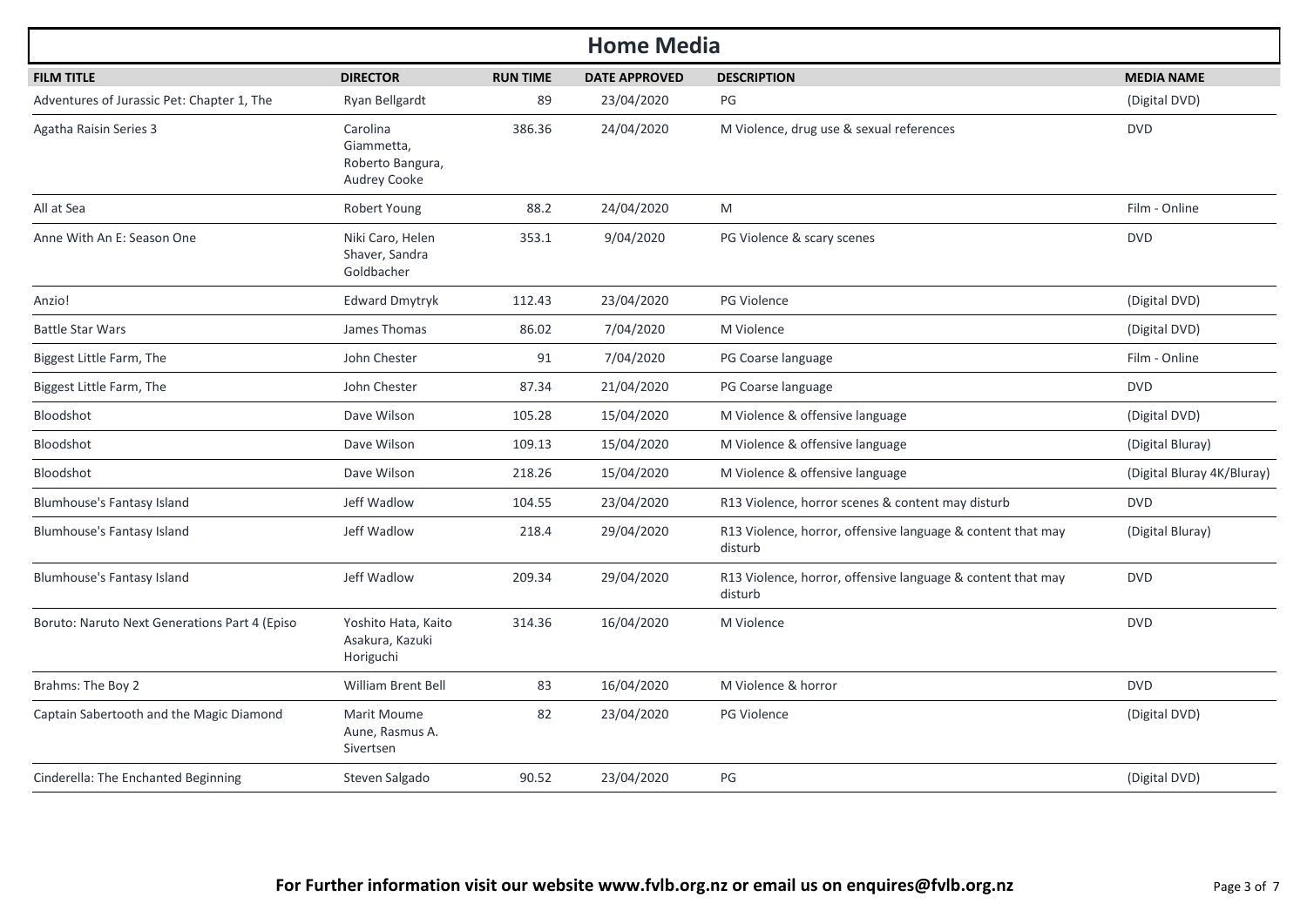| Cobra Kai: Season 2                          | Jon Hurwitz,<br>Hayden<br>Schlosserberg/et<br>al./ | 289.27 | 2/04/2020  | M Violence & offensive language                                         | (Digital DVD)    |
|----------------------------------------------|----------------------------------------------------|--------|------------|-------------------------------------------------------------------------|------------------|
| Code Geass: Lelouch of the Re: surrection    | Gorô Taniguchi                                     | 112.51 | 29/04/2020 | M Violence & content that may disturb                                   | Film - Online    |
| Color Out of Space                           | <b>Richard Stanley</b>                             | 110.21 | 23/04/2020 | R16 Violence, offensive language & horror                               | (Digital Bluray) |
| Dauntless: The Battle of Midway              | Michael Phillips Jr.                               | 98     | 7/04/2020  | M Violence & offensive language                                         | (Digital DVD)    |
| Dawn, The                                    | <b>Brandon Slagle</b>                              | 90     | 9/04/2020  | M Violence & horror                                                     | Film - Online    |
| Digimon Adventure Tri Complete Series        | Keitarou Motonaga                                  | 520.57 | 23/04/2020 | PG Violence & coarse language                                           | <b>DVD</b>       |
| Digimon Adventure Tri Complete Series        | Keitarou Motonaga                                  | 520.57 | 23/04/2020 | PG Violence & coarse language                                           | Bluray           |
| Dilili in Paris                              | Michel Ocelot                                      | 89.56  | 21/04/2020 | PG                                                                      | <b>DVD</b>       |
| Disturbing the Peace                         | York Shackleton                                    | 87.11  | 3/04/2020  | R13 Violence & offensive language                                       | (DVD)            |
| Disturbing the Peace                         | York Shackleton                                    | 87.11  | 7/04/2020  | R13 Violence & offensive language                                       | Film - Online    |
| Dragonheart Vengeance                        | Ivan Silvestrini                                   | 97.4   | 22/04/2020 | M Fantasy violence                                                      | <b>DVD</b>       |
| Elephant Man, The: Classics Remastered       | David Lynch                                        | 123    | 16/04/2020 | M Adult themes                                                          | Bluray           |
| Elephant Man, The: Classics Remastered       | David Lynch                                        | 119    | 16/04/2020 | M Adult themes                                                          | <b>DVD</b>       |
| Elephant Man, The: Classics Remastered       | David Lynch                                        | 246    | 21/04/2020 | M Adult themes                                                          | Bluray 4K        |
| Emma                                         | Autumn de Wilde                                    | 124.35 | 15/04/2020 | PG Nudity & coarse language                                             | Bluray           |
| Emma                                         | Autumn de Wilde                                    | 119.37 | 15/04/2020 | PG Nudity & coarse language                                             | <b>DVD</b>       |
| Eve                                          | Rory Kindersley                                    | 75.4   | 17/04/2020 | R13 Violence, horror scenes & offensive language                        | Film - Online    |
| Extraordinary, The                           | Olivier Nakache,<br>Éric Toledano                  | 113.29 | 29/04/2020 | M Offensive language                                                    | Film - Online    |
| Fate/Stay Night: Heavens Feel II. Lost Butte | Tomonori Sudô                                      | 117.14 | 29/04/2020 | R16 Violence, sexual violence, sex scenes & content that may<br>disturb | Film - Online    |
| Fate/Stay Night: Heavens Feel II. Lost Butte | Tomonori Sudô                                      | 117.14 | 29/04/2020 | R16 Violence, sexual violence, sex scenes & content that may<br>disturb | Film - Online    |
| Frida: Viva la Vida                          | Giovanni Troilo                                    | 97.01  | 16/04/2020 | M Adult themes                                                          | Film - Online    |
| Frida: Viva la Vida                          | Giovanni Troilo                                    | 97.01  | 17/04/2020 | M Adult themes                                                          | <b>DVD</b>       |
| Fruits Basket Season 1 Part 2                | Yoshihide Ibata                                    | 274.57 | 17/04/2020 | PG Violence & coarse language                                           | <b>DVD</b>       |
| Fruits Basket Season 1 Part 2                | Yoshihide Ibata                                    | 286.39 | 21/04/2020 | PG Violence & coarse language                                           | Bluray           |
| Go!                                          | Owen Trevor                                        | 98.13  | 2/04/2020  | PG Coarse language                                                      | <b>DVD</b>       |
|                                              |                                                    |        |            |                                                                         |                  |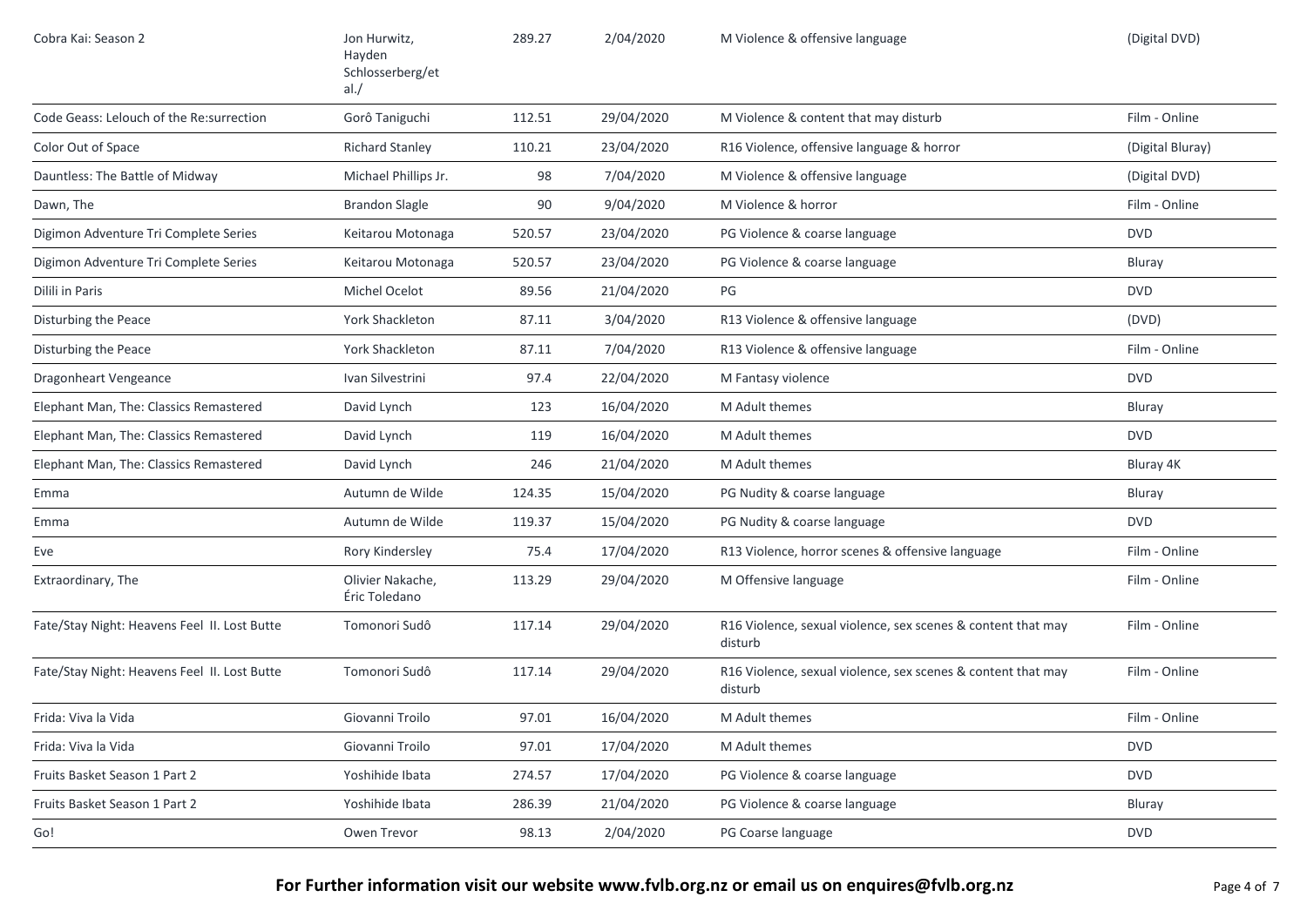| Great War, The                               | Steven Luke                                | 96.04  | 23/04/2020 | M Violence & offensive language                                                     | (Digital DVD) |
|----------------------------------------------|--------------------------------------------|--------|------------|-------------------------------------------------------------------------------------|---------------|
| Guilty                                       | Matthew Sleeth                             | 77.34  | 17/04/2020 | M Adult themes                                                                      | <b>DVD</b>    |
| Halston                                      | Frederic Tcheng                            | 105.09 | 7/04/2020  | M Offensive language                                                                | Film - Online |
| Hang Time                                    | Casey Zilbert                              | 82.43  | 7/04/2020  | M Offensive language & sexual references                                            | Film - Online |
| Haunted, The                                 | David Holroyd                              | 75     | 9/04/2020  | M Offensive language                                                                | Film - Online |
| Horrible Histories: The Movie Rotten Romans  | Dominic Brigstocke                         | 88.25  | 16/04/2020 | PG Violence & coarse language                                                       | (Digital DVD) |
| Houdini                                      | <b>G</b> Marshall                          | 105.51 | 7/04/2020  | G                                                                                   | <b>DVD</b>    |
| I Still Believe                              | Andrew Erwin, Jon<br>Erwin                 | 112    | 21/04/2020 | PG                                                                                  | <b>DVD</b>    |
| Into the Ashes                               | Aaron Harvey                               | 93.26  | 6/04/2020  | R16 Violence, offensive language & sex scenes                                       | (DVD)         |
| Ju-On - The Grudge                           | Takashi Shimizu                            | 88.2   | 17/04/2020 | M Horror scenes                                                                     | <b>DVD</b>    |
| Ju-On - The Grudge 2                         | Takashi Shimizu                            | 88.11  | 17/04/2020 | M Violence & horror                                                                 | <b>DVD</b>    |
| Kings Of Pain: Season 1                      | <b>History Channel</b>                     | 355.24 | 24/04/2020 | M Offensive language                                                                | (Digital DVD) |
| Last Full Measure, The                       | <b>Todd Robinson</b>                       | 116.02 | 21/04/2020 | M Violence, offensive language & content that may disturb                           | Film - Online |
| Last of the Blonde Bombshells, The           | <b>Gillies MacKinnon</b>                   | 83.13  | 9/04/2020  | M Offensive language                                                                | <b>DVD</b>    |
| Les Miserables - The Staged Concert          | James Powell, Jean-<br>Pierre Van Der Spuy | 170    | 22/04/2020 | PG Coarse language & sexual references                                              | <b>DVD</b>    |
| Leunig Fragments, The                        | Kasimir Burgess                            | 100    | 7/04/2020  | M Offensive language                                                                | Film - Online |
| LIncroyable Histoire du Facteur Cheval       | Nils Tavernier                             | 100.3  | 7/04/2020  | <b>PG Nudity</b>                                                                    | (Digital DVD) |
| Louis and Luca - Mission to the Moon         | Rasmus A. Sivertsen                        | 81     | 7/04/2020  | PG                                                                                  | (Digital DVD) |
| Love Live! Sunshine!! The School Idol Movie: | Kazuo Sakai                                | 100.25 | 29/04/2020 | G                                                                                   | Film - Online |
| Made in Dagenham                             | Nigel Cole                                 | 108.11 | 23/04/2020 | M Offensive language                                                                | (Digital DVD) |
| Miss Fisher & the Crypt of Tears             | Tony Tilse                                 | 101    | 16/04/2020 | M Violence                                                                          | (Digital DVD) |
| Motherless Brooklyn                          | <b>Edward Norton</b>                       | 138.14 | 3/04/2020  | M Violence, offensive language, drug use & sexual references                        | (Digital DVD) |
| Mr. Jones                                    | Agnieszka Holland                          | 118.37 | 7/04/2020  | M Drug use, nudity & content that may disturb                                       | (Digital DVD) |
| Mr. Robot: Season 4 - The Final Season       | Sam Esmail                                 | 641.19 | 24/04/2020 | R16 - Violence, cruelty, sexual violence, offensive language, suicide<br>& drug use | Bluray        |
| Mr. Robot: Season 4 The Final Season (Disc 1 | Sam Esmail                                 | 155.51 | 22/04/2020 | R16 Violence, offensive language, drug use & suicide                                | Bluray        |
| Mr. Robot: Season 4 The Final Season (Disc 2 | Sam Esmail                                 | 201.07 | 22/04/2020 | R16 Violence, cruelty, sexual violence, offensive language & suicide                | Bluray        |
| Mr. Robot: Season 4 The Final Season (Disc 3 | Sam Esmail                                 | 137.14 | 22/04/2020 | R16 Violence & offensive language                                                   | Bluray        |

**For Further information visit our website www.fvlb.org.nz or email us on enquires@fvlb.org.nz** Page 5 of 7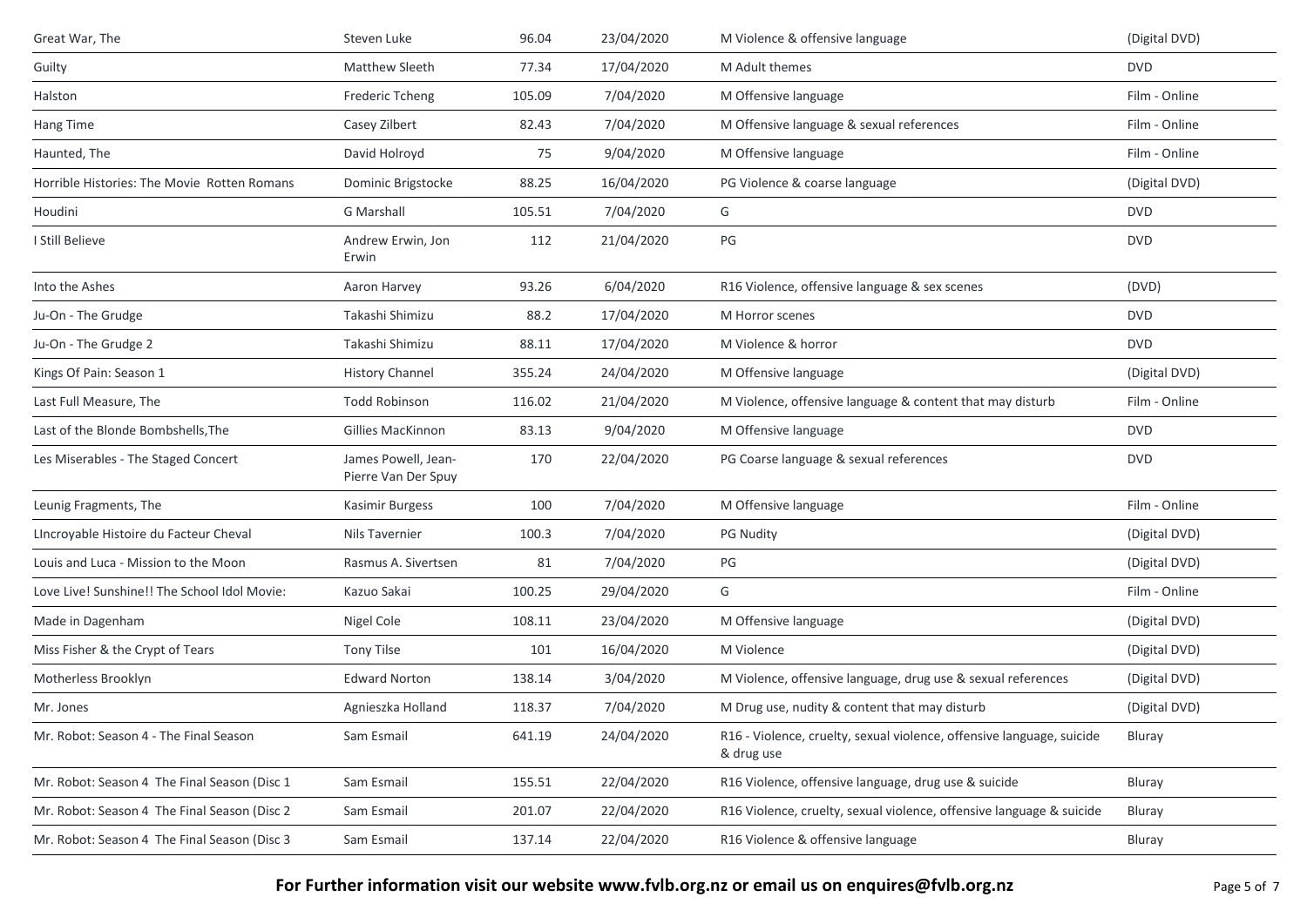| Mr. Robot: Season 4 The Final Season (Disc 4 | Sam Esmail                                               | 147.07  | 22/04/2020 | R13 Violence & offensive language                  | Bluray        |
|----------------------------------------------|----------------------------------------------------------|---------|------------|----------------------------------------------------|---------------|
| Naruto Shippuden Chakra Collection 1         | Various                                                  | 1641.56 | 24/04/2020 | M Violence                                         | <b>DVD</b>    |
| Naruto Shippuden Chakra Collection 2         | Various                                                  | 1604.4  | 24/04/2020 | M Supernatural themes & violence                   | <b>DVD</b>    |
| Naruto Shippuden Complete Movie Collection   | Hajime Kamegaki,<br>Masahiko Murata,<br>Tsuneo Kobayashi | 785.18  | 23/04/2020 | M Violence                                         | Bluray        |
| Naruto Shippuden Complete Movie Collection   | Hajime Kamegaki,<br>Masahiko Murata,<br>Tsuneo Kobayashi | 769.37  | 23/04/2020 | M Violence & sexual references                     | <b>DVD</b>    |
| One Piece: Stampede                          | Takashi Otsuka                                           | 101     | 29/04/2020 | PG Violence & coarse language                      | Film - Online |
| One Piece: Stampede                          | Takashi Otsuka                                           | 101     | 29/04/2020 | PG Violence & coarse language                      | Film - Online |
| Onward                                       | Dan Scanlon                                              | 102.21  | 21/04/2020 | G                                                  | [DVD]         |
| Parasite                                     | Joon-ho Bong                                             | 131.47  | 9/04/2020  | R13 Violence, offensive language & sex scenes      | Film - Online |
| Photograph                                   | Ritesh Batra                                             | 108.11  | 14/04/2020 | M                                                  | Film - Online |
| Portrait of a Lady on Fire                   | Céline Sciamma                                           | 116.2   | 21/04/2020 | M Nudity                                           | <b>DVD</b>    |
| Proxima                                      | Alice Winocour                                           | 108     | 14/04/2020 | M Offensive language & nudity                      | Film - Online |
| Rashomon                                     | Akira Kurosawa                                           | 88.04   | 16/04/2020 | M Medium level violence                            | Film - Online |
| <b>Richard Jewell</b>                        | Clint Eastwood                                           | 125.32  | 3/04/2020  | M Violence, sexual references & offensive language | <b>DVD</b>    |
| Ring                                         | Hideo Nakata                                             | 95.16   | 17/04/2020 | R13                                                | <b>DVD</b>    |
| <b>Rounded Corners</b>                       | Paul Check                                               | 86.49   | 23/04/2020 | PG Coarse language                                 | Film - Online |
| Same Kind of Different As Me                 | <b>Michael Carney</b>                                    | 114     | 9/04/2020  | PG Violence                                        | <b>DVD</b>    |
| Secret Life of: Lele Pons - Episode 101      | Alicia Zubikowsk                                         | 26.08   | 14/04/2020 | M                                                  | Film - Online |
| Secret Life of: Lele Pons - Episode 102      | Alicia Zubikowsk                                         | 28.47   | 14/04/2020 | M                                                  | Film - Online |
| Secret Life of: Lele Pons - Episode 103      | Alicia Zubikowsk                                         | 27.42   | 21/04/2020 | PG Coarse language                                 | Film - Online |
| Secret Life of: Lele Pons - Episode 104      | Alicia Zubikowsk                                         | 29.27   | 21/04/2020 | M Offensive language                               | Film - Online |
| Secret Life of: Lele Pons - Episode 105      | Alicia Zubikowsk                                         | 25.29   | 21/04/2020 | M                                                  | Film - Online |
| <b>Shallow Grave</b>                         | Danny Boyle                                              | 92      | 14/04/2020 | R16 Violence                                       | Film - Online |
| Sibyl                                        | Justine Triet                                            | 100.55  | 14/04/2020 | M Sex scenes, offensive language & nudity          | Film - Online |
| Somewhere in Time                            | Jeannot Szwarc                                           | 103.25  | 9/04/2020  | G                                                  | <b>DVD</b>    |
| Sophia Loren Collection, The: Vol. 1         | Martin Ritt, Carol<br>Reed                               | 431.23  | 9/04/2020  | PG Violence                                        | <b>DVD</b>    |